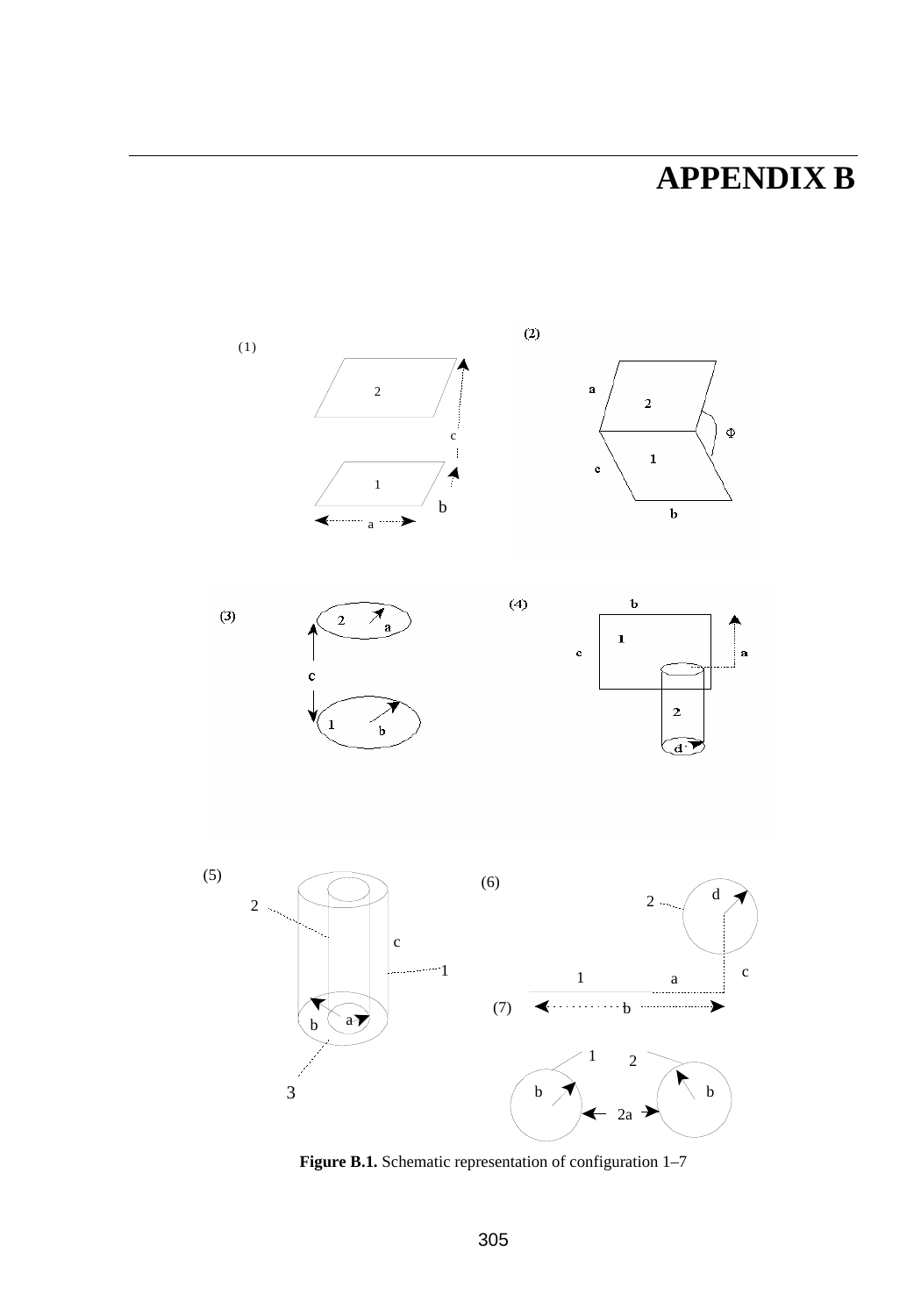## **B.1 Configuration Factor for Some Common Surfaces**

Configuration 1:  $X = a/c$ ,  $Y = b/c$ 

$$
F_{A_1 \to A_2} = \frac{2}{\pi XY} \left\{ \ln \left[ \frac{(1+x^2)(1+Y^2)}{1+X^2+Y^2} \right] \right\}^{1/2} + X \sqrt{1+Y^2} \tan^{-1} \frac{X}{\sqrt{1+Y^2}} + Y \sqrt{1+X^2} \tan^{-1} \frac{Y}{\sqrt{1+Y^2}} - X \tan^{-1} X - Y \tan^{-1} Y
$$

Configuration 2: *X* = *a*/*b*, *Y* = *c*/*b*, *Z* = *X*<sup>2</sup> + *Y*<sup>2</sup> – 2 *XY* cos φ

$$
(\pi Y)F_{A_1 \to A_2} = -\frac{\sin 2\phi}{4} \left[ XY \sin \phi + \left( \frac{\pi}{2} - \phi \right) (X^2 + Y^2) \right.\times Y^2 \tan^{-1} \left( \frac{X - Y \cos \phi}{Y \sin \phi} \right) + X^2 \tan^{-1} \left( \frac{Y - X \cos \phi}{X \sin \phi} \right) \right]+ \frac{\sin^2 \phi}{4} \left( \frac{2}{\sin^2 \phi} - 1 \right) \ln \left[ \frac{(1 + X^2)(1 + Y^2)}{1 + Z} \right]+ Y^2 \ln \left[ \frac{Y^2(1 + Z)}{(1 + Y^2)Z} \right] + X^2 \ln \left[ \frac{X^2(1 + X^2)^{\cos \phi}}{Z(1 + Z)^{\cos 2\phi}} \right])\times Y \tan^{-1} \frac{1}{Y} + X \tan^{-1} \frac{1}{X} - \sqrt{Z} \tan^{-1} \left( \frac{1}{\sqrt{Z}} \right)+ \frac{1}{2} \sin \phi \sin 2\phi X \sqrt{1 + X^2 \sin^2 \phi} \times \left[ \tan^{-1} \left( \frac{X \cos \phi}{\sqrt{1 + X^2 \sin^2 \phi}} \right) + \tan^{-1} \left( \frac{Y - X \cos \phi}{\sqrt{1 + X^2 \sin^2 \phi}} \right) \right] + \cos \phi \times \int_{0}^{Y} \sqrt{1 + \zeta^2 \sin^2 \phi} \left[ \tan^{-1} \left( \frac{X - \zeta \cos \phi}{\sqrt{1 + \zeta^2 \sin^2 \phi}} \right) + \tan^{-1} \left( \frac{\zeta \cos \phi}{\sqrt{1 + \zeta^2 \sin^2 \phi}} \right) \right] d\zeta
$$

Configuration 3:  $X = a/c$ ,  $Y = c/b$ ,  $Z = 1 + (1 + X^2)Y^2$ 

$$
F_{A_1 \to A_2} = \frac{1}{2} \left( Z - \sqrt{Z^2 - 4X^2 Y^2} \right)
$$

Configuration  $4: X = a/d, Y = b/d, Z = c/d$ 

$$
A = Z^2 + X^2 + \zeta^2 - 1, B = Z^2 - X^2 - \zeta^2 + 1
$$
  

$$
F_{A_1 \to A_2} = \frac{2}{y} \int_0^{y/2} f(\zeta) d\zeta
$$

where